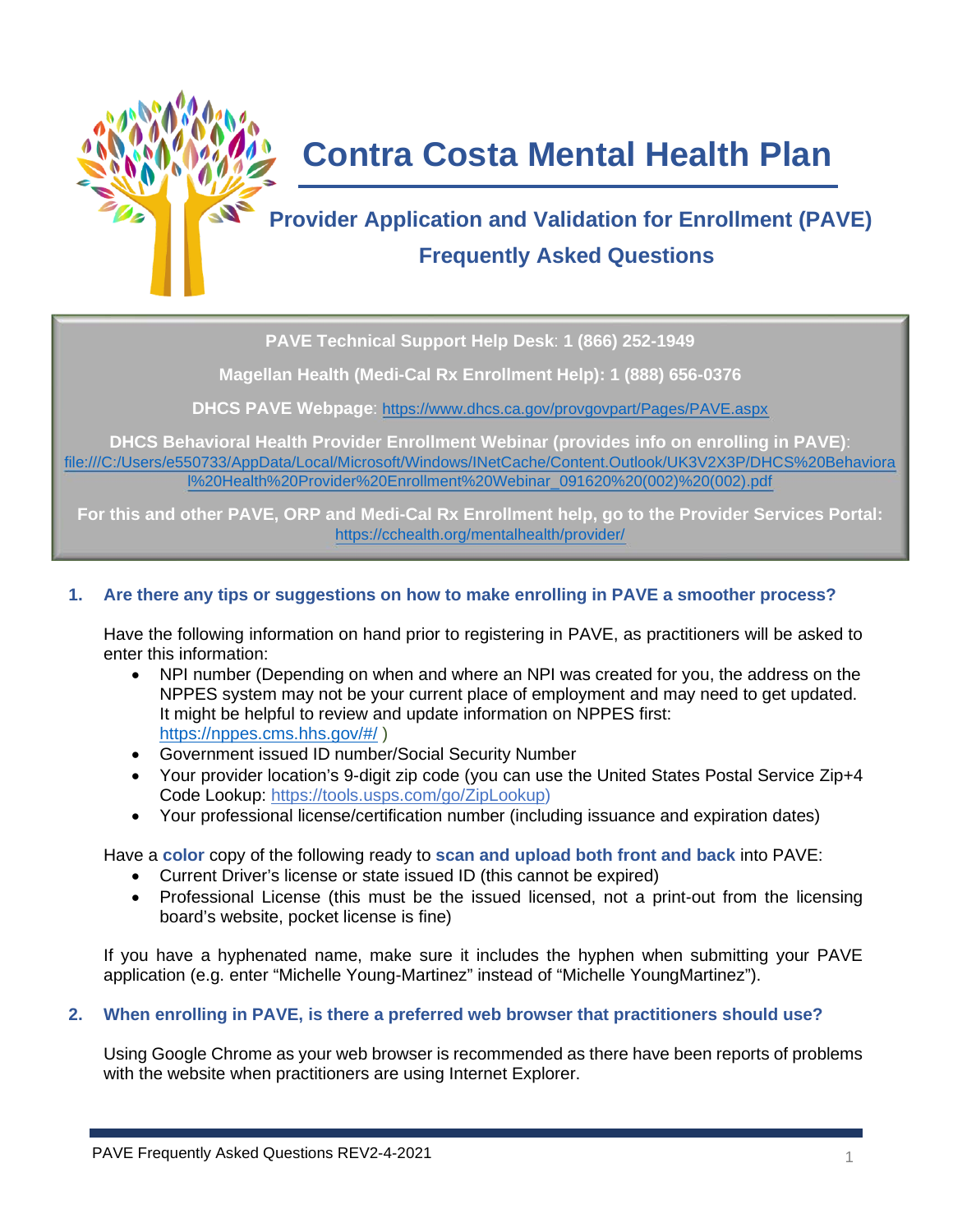#### **3. What is the difference between the PAVE Business Profile and User Profile?**

A Business Profile is used to manage multiple user's applications, accounts, and users associated with an organization. This profile can be shared among more than one registered PAVE user. A Business Profile is set up using the Tax ID or Social Security Number level rather than by NPI. An agency or organization can create a Business Profile where there are multiple NPIs and locations that share the same Tax ID number. There is no requirement for Legal Entities to set up a business profile, however if you want the ability to manage more than one PAVE account, then a business profile may be beneficial.

A User Profile is created by a single user during the initial sign-up process. When a User Profile is created, there is only one unique username and password used to access PAVE.

For more information, refer to DHCS's PowerPoint: [Understanding PAVE User and Business Profiles,](https://www.dhcs.ca.gov/provgovpart/Documents/PAVE_Project_for_Provider_Enrollment_Division/User_Information_1-of-8.pdf)  [Application and Account Queues and User Roles.](https://www.dhcs.ca.gov/provgovpart/Documents/PAVE_Project_for_Provider_Enrollment_Division/User_Information_1-of-8.pdf)

# **4. For Legal Entities, do our practitioners register and affiliate with CCMHP?**

Legal Entities' practitioners should register and affiliate with their own practice site. There is no option in PAVE for all Contra Costa County providers to register under CCMHP.

# **5. Do interns and trainees need to register in PAVE? How about LPTs and nurses?**

Only the following practitioners listed in IN 20-071 (see attached link at end of document) must enroll in PAVE:

- $\checkmark$  Licensed clinical social workers
- $\checkmark$  Licensed marriage and family therapists
- $\checkmark$  Licensed Professional Clinical Counselors
- $\checkmark$  Licensed Psychologists
- $\checkmark$  Nurse Practitioners
- $\checkmark$  Medical Doctors (MD) and Osteopaths (DO)

If a discipline is not listed, then that practitioner does not need to enroll in PAVE.

# **6. Do staff who do not provide treatment to Medi-Cal beneficiaries or claim to Medi-Cal need to enroll in PAVE? For example, within our program, we have LCSWs and LMFTs who have administrative and management roles, and they do not provide any client treatment.**

No, for now, only practitioners who provide direct treatment services to Medi-Cal beneficiaries should register in PAVE. However, if you do not carry a regular caseload, but provide billable services from time to time, you will need to enroll in order to bill for those occasionally provided services.

#### **7. Should practitioners use their work or personal email when enrolling in PAVE?**

Practitioners have the option of using either email address when enrolling in PAVE. Practitioners should use the email address where they want to receive information about PAVE and their application status. Also use an email that is regularly accessed. Medi-Cal will use this email to communicate with you regarding the status of your enrollment.

# **8. Some practitioners appear to have already been enrolled in PAVE. Are practitioners automatically enrolled? Why would a PAVE account be created without a practitioner setting it up?**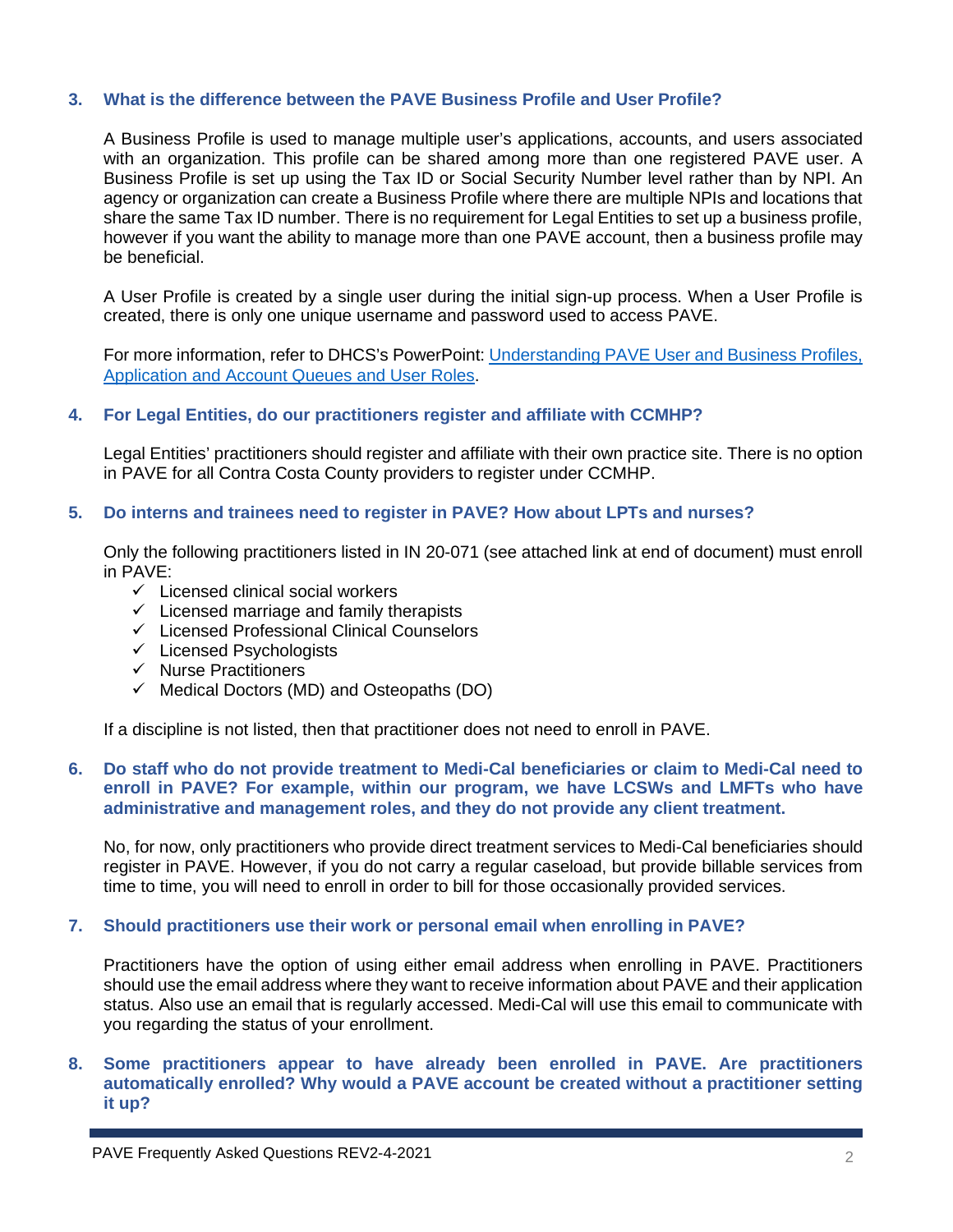Practitioners would need to enroll themselves or have someone enroll them on his/her behalf in PAVE. For some practitioners who work with other organizations such as health services departments and/or other managed care plans, there is a chance that someone from those organizations created a PAVE account for that practitioner.

In those cases, where a previous place of employment had created a PAVE account for a practitioner, and the practitioner is unable to access their PAVE account in order to update their information, the practitioner will need to contact the PAVE Technical Support Help Desk (1-866-252-1949) in order to access that PAVE account.

For practitioners who currently work at more than one location and had a PAVE account created on their behalf, the State has mentioned to counties that practitioners do not currently need to add all work locations in PAVE. Practitioners are encouraged to try to keep their information, including location of services updated as much as possible. The State has not yet provided formal feedback regarding the extent of how up-to-date provider locations must be in PAVE.

# **9. Do staff include all locations they are working within the county? For example, several staff provide services at more than one county owned and operated clinic. Some staff may also have part-time jobs with providers outside of the county.**

Within the Ordering/Referring/Prescribing (ORP) section in the PAVE application, practitioners should provide the addresses of all practices and/or clinics where that practitioner provides services to Medi-Cal beneficiaries. At this time, we do not know how this may impact claiming or how frequently this information needs to be updated.

#### **10. The Step-by-Step PAVE and Medi-Cal Rx Guide states that eligible practitioners must enroll in PAVE by April 1, 2021, but the attachment mentions that DHCS might take 90 days to review physicians' applications and 180 days for non-physician applications. Do practitioners need to enroll by 4/1/21 or have their applications approved by 4/1/21?**

Practitioners are encouraged to enroll in PAVE as quickly as possible. CCMHP recognizes that approval takes time. However, keep in mind that for prescribers, any delay in enrollment could impact enrollment in the Medi-Cal Rx Portal which includes the ability to submit TARS and review prescription history.

# **11. Will PAVE enrollment have any impact on claiming?**

Currently, we do not know how PAVE enrollment impacts claiming. CCMHP is waiting to hear more from DHCS.

# **12. Staff have been reporting problems with enrolling in PAVE from their work and county computers. What should staff do?**

PAVE recommends that staff use a personal computer when initially enrolling in PAVE as some work and county computers may have firewalls and other security measures that may interfere with completing the PAVE online enrollment.

# **13. Since staff's NPI information needs to be entered in PAVE, should the NPI information in NPPES be up-to-date? We found that the practice location for some staff is a previous work location.**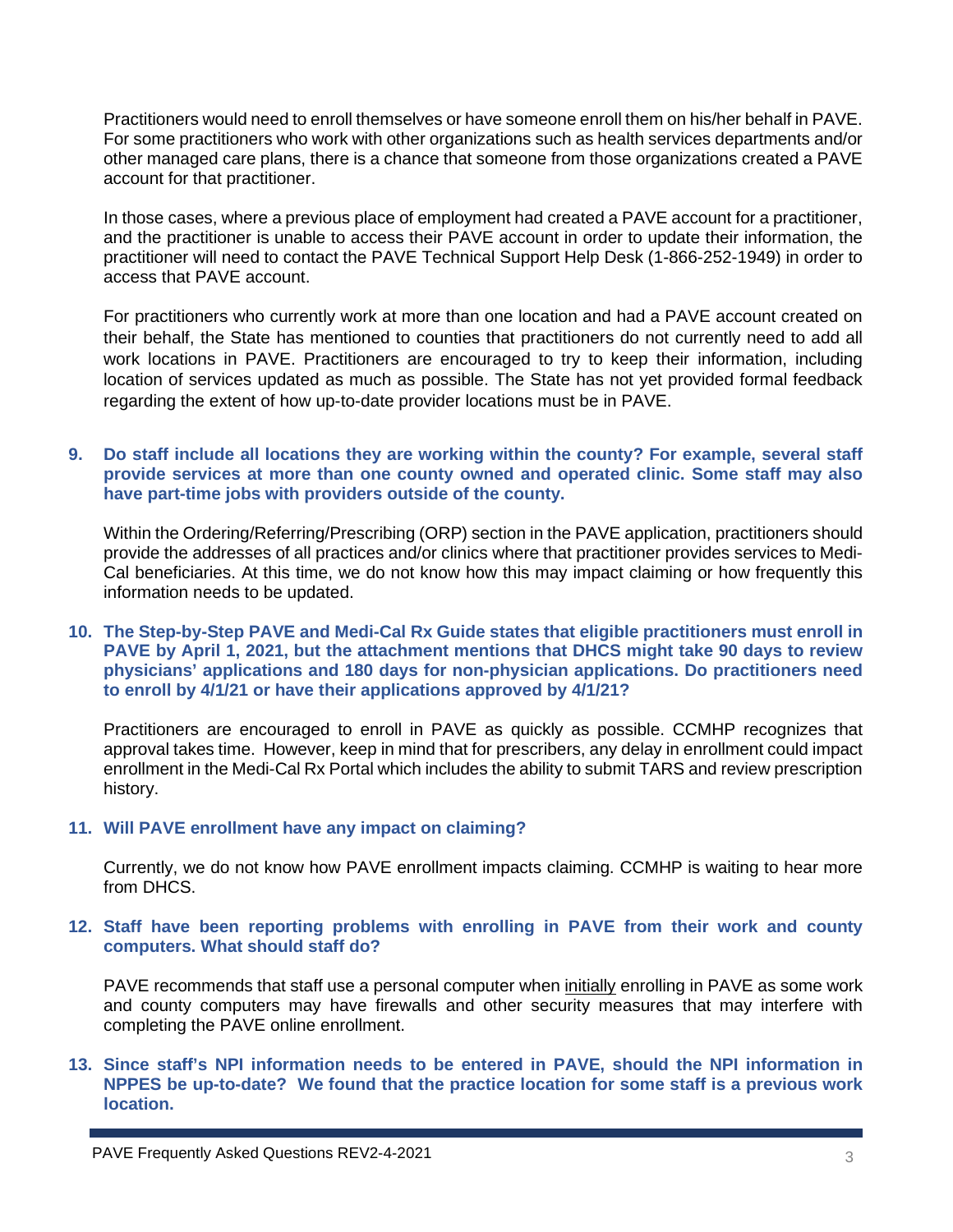Yes, staff should make sure their NPPES information is up-to-date and that their practice locations match where they are currently providing services. This is particularly important for prescribing practitioners. Staff can update their own NPI information in NPPES [\(https://nppes.cms.hhs.gov/#/](https://nppes.cms.hhs.gov/#/)).

# **14. We have staff that work at several agencies and/or have private practices. Does it matter what address is associated with their NPI?**

Staff should make sure that their information in NPPES is updated to match where they are currently providing services prior to enrolling in PAVE. Within NPPES, practitioners have the option to indicate all of the locations where they provide services, however only one primary location is required to be entered. For practitioners who work at multiple agencies and want to list all of these locations in NPPES, NPPES does not provide any guidance as to what location and address should be selected as the "primary location." Providers should keep in mind that both the Business Mailing and Practice Location addresses are made public via the NPI Registry.

# **15. Do legal entities' providers have to create a Business Profile in addition to registering staff in PAVE?**

Currently, there is no requirement to set up a Business Profile for legal entity agencies in addition to registering practitioners in PAVE.

**16. Which provider type should a Legal Entity select for our Business Profile as a contracted legal entity within Contra Costa County? (Community-Based Organizations only)**

Legal entity providers should select "Exempt from Licensure Clinic" as the provider type when setting up a Business Profile.

# **17. Is it mandatory that the disciplines listed by DHCS enroll in PAVE and, if applicable, the Medi-Cal Rx Portal?**

Yes. The Federal Cures Act (42 CFR 438.602(b)) requires states to screen, enroll and re-validate all applicable providers, including those within County Mental Health Plans. All previously listed providers on page one of this document MUST enroll in PAVE. All Physicians and Nurse Practitioners MUST ALSO enroll in Medi-Cal Rx.

#### **18. Is there a database where providers can see if their practitioners and prescribers are already enrolled in PAVE?**

Yes. Refer to the CHHS Enrolled Medi-Cal FFS Providers website for a list of practitioners who are currently enrolled in PAVE: [Profile of Enrolled Medi-Cal Fee-for-Service \(FFS\) Providers -](https://data.chhs.ca.gov/dataset/profile-of-enrolled-medi-cal-fee-for-service-ffs-providers/resource/a9967f81-aaa4-475e-8cd8-459dcc1be2df) Enrolled Medi-Cal Fee-for-Service (FFS) Providers (CSV) - [California Health and Human Services Open Data](https://data.chhs.ca.gov/dataset/profile-of-enrolled-medi-cal-fee-for-service-ffs-providers/resource/a9967f81-aaa4-475e-8cd8-459dcc1be2df)  **[Portal](https://data.chhs.ca.gov/dataset/profile-of-enrolled-medi-cal-fee-for-service-ffs-providers/resource/a9967f81-aaa4-475e-8cd8-459dcc1be2df)** 

#### **19. Under the Profile Information section in the PAVE ORP application, if I legally changed my name, do I add my previous name as an alias?**

Yes. For example, if you changed your last name, please include your maiden name as one of your aliases.